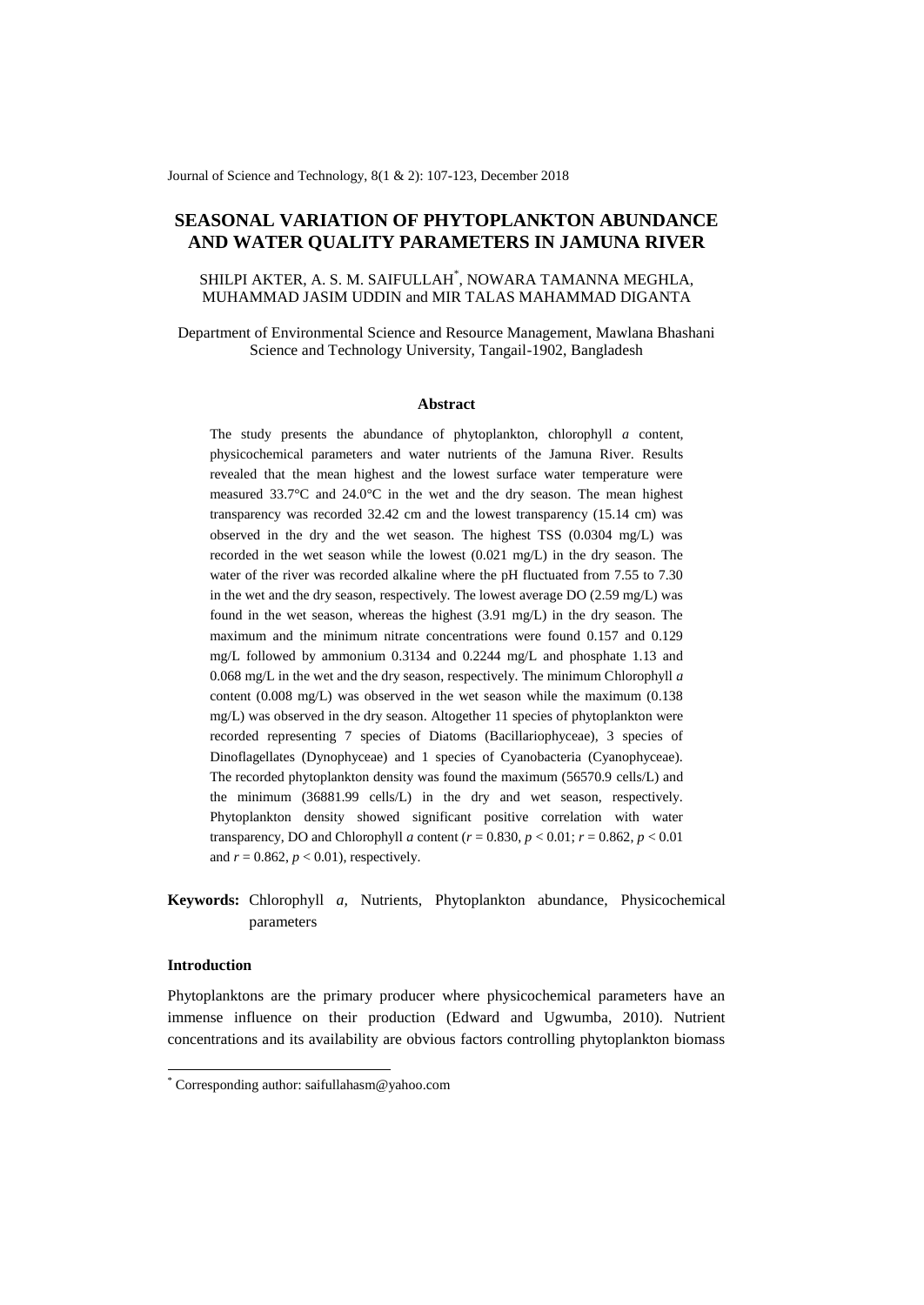where the distributional pattern of nutrient depends on the surface runoff and seasonal fluctuation (Jacquet *et al.,* 2006; [Saifullah](http://www.sciencedirect.com/science/article/pii/S1687428515000825#b0220) *et al.,* 2014). In freshwater bodies, nutrients play a major role as their excesses lead to eutrophication. Phosphorus and Nitrogen are nutrients that act as limiting nutrients for aquatic plant and algal growth (Kaur and Singh, 2012). Chlorophyll *a* is the major photosynthetic pigment in most of the phytoplankton. The content of chlorophyll *a* in the phytoplankton cells changes with nutrients and environmental factors. Therefore, it is essential to know about the effective factors for controlling chlorophyll content of water for ecosystem management (Balali *et al.,* 2013). Phytoplankton, the most important biological organisms in nature on which the entire array of life depends is the integral component of the riverine ecosystem. It is the bioindicators of ecosystem health status (Komala *et al.,* 2013). Phytoplankton is vital and important communities which act as producer to the primary food supply in any aquatic ecosystem. They are the initial biological components from which the energy is transferred to higher organisms through the food chain (Tiwari and [Chauhan,](http://www.sciencedirect.com/science/article/pii/S1687428515000825#b0285) 2006; [Saifullah](http://www.sciencedirect.com/science/article/pii/S1687428515000825#b0220) *et al.*, 2014). They can convert inorganic material, such as nitrate and phosphate, into new organic compounds (e.g., lipids and proteins) through photosynthesis (Ishaq and Khan, 2013). The phytoplankton community shows high or low diversity with the seasonal fluctuation of different ecological factors which indicates the diversity in ecological niches (Joshep *et al.,* 2011). The variability of phytoplankton with the seasonal changes in the aquatic environment is very much necessary for the maintenance of water quality and sustainable aquaculture (Akter *et al.,* 2015). Any disturbance in their community structure directly decreases its productivity (Desai *et al.,* 2008). The Jamuna is a diverse river and plays an important role in fisheries of Bangladesh. Phytoplankton production is a determinant of fish production and acts as a remarkable biological factor in the fluctuation of stock. The addition of various kinds of pollutants and nutrients through some external agencies like sewage, industrial effluents, agricultural run-off etc. into the water bodies bring about a series of changes in the physicochemical characteristics of water, which have been the subject of several investigations (Maheshwari *et al.,* 2011). Therefore, observation of phytoplankton abundance in relation to water quality parameters is essential to assess the overall ecosystem health. This research was designed to measure the physicochemical parameters, nutrients, chlorophyll *a* content and the abundance of phytoplankton in the water of the Jamuna River.

#### **Materials and Methods**

#### *Study area*

The study was conducted in downstream of Jamuna River during the period from August 2016 to July 2017. The water samples were collected from five sampling stations of the Jamuna River mentioned as Hard Point (St-1), Mati Shaheber Ghat (St-2), Kata Wabda (St-3), Bilutia (St-4) and Jamuna Bridge (St-5). The geographical locations of stations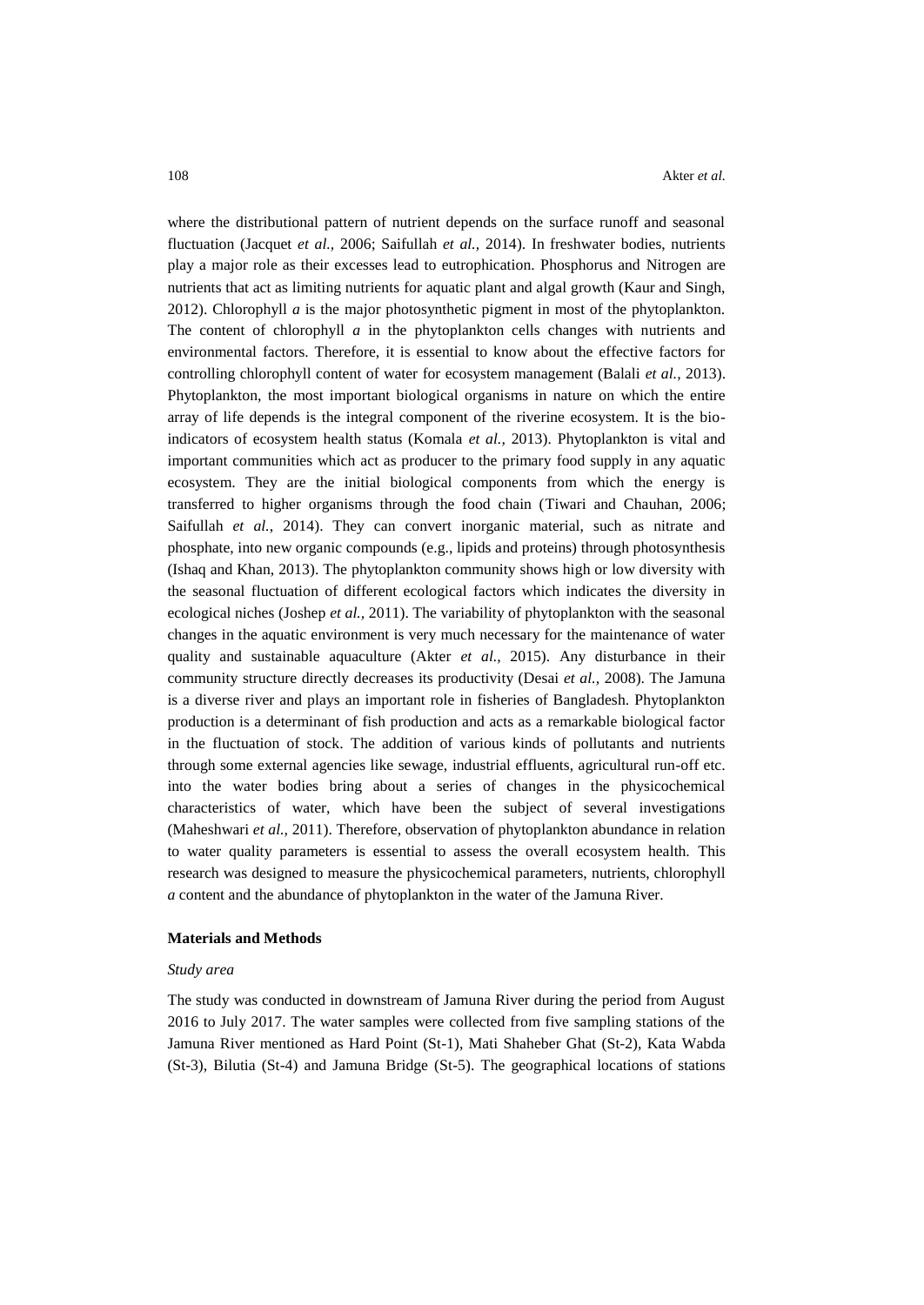were as follows, St-1 (24°28.72 N and 89°42.75 E), St-2 (24°27.53 N and 89°43.26 E), St-3 (24°26.92 N and 89°42.96 E), St-4 (24°24.89 N and 89°44.70 E) and St-5 (24°23.81 N and 89°43.89 E). The distance within two stations was maintained 2 km approximate (Fig.1).



**Fig.1.** Map showing the study area of Jamuna River

## *Sample collection*

Water samples were collected in acid-washed 500 mL plastic bottles with double stoppers from each sampling station. Phytoplankton samples were collected from the surface water by horizontal towing of Phytoplankton Net (mesh size 25 µm) in triplicates. The collected samples were preserved immediately in 5% neutralized formalin solution.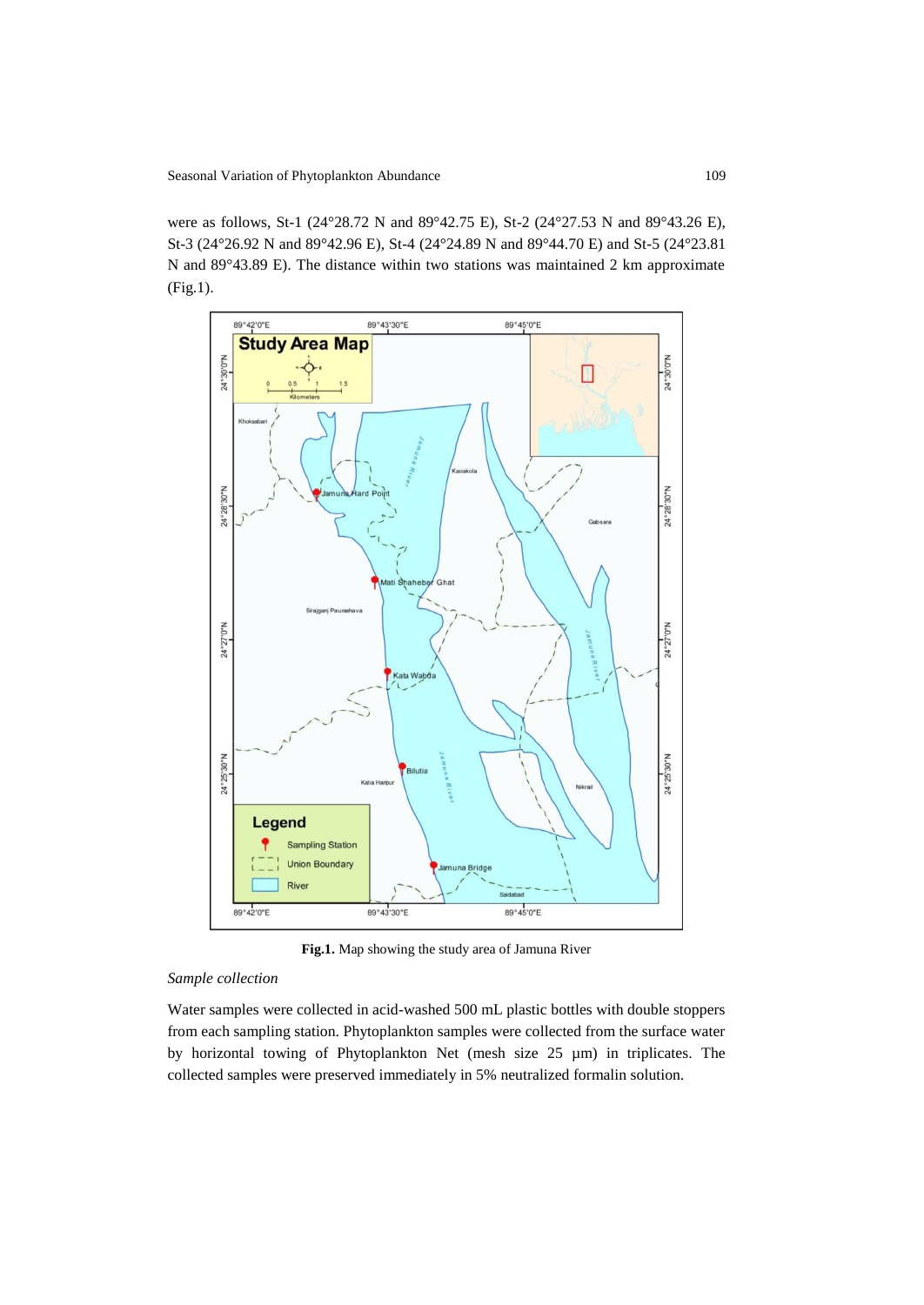### *Sample analysis*

The physicochemical parameters like water temperature were measured in-situ by using Digital Thermometer (Model: SH-113V1), whereas transparency was measured by the Secchi disc method. Total Suspended Solid was determined by using the Standard Method (Degen, 1956) in the laboratory. *In-situ* value of pH was determined by the digital pH meter (Model pH Scan WP 1, 2). Dissolved Oxygen was determined by Digital DO meter (Model: D, 46974). For analysis of water nutrients, samples were filtered using Millipore Filtering System (MFS) and analyzed for dissolved inorganic nitrate, ammonium and phosphate following the methods of Kitamura *et al.*, (1982), Weatherburn (1967) and Parsons *et al.* (1984), respectively. Chlorophyll *a* content was estimated following the method developed by Coombs and Hall (1982). Quantitative analysis and numerical estimation of phytoplankton abundance were done following the method of Sukhanova (1978) and Newell and Newell (1977), respectively. Identification of phytoplankton was made with the help of standard method described by Botes (2001), Verlencar and Desai (2004). The high-resolution microscope (Micros Austria) aided with a camera was used with 10x magnification for imaging towards identification.

## **Results and Discussion**

## *Physico-chemical parameters of water*

#### *Temperature*

Surface water temperature was measured from  $32.0 \pm 0.81^{\circ}\text{C}$  to  $35.5 \pm 0.51^{\circ}\text{C}$  in the wet season and  $23.5 \pm 0.2^{\circ}\text{C}$  to  $25.1 \pm 0.86^{\circ}\text{C}$  in the dry season during the study period in all the sampling stations (Fig. 2). The water temperature recorded from the study area was found to be higher in the wet season compared to the dry season.



**Fig. 2.** Temperature variation at five sampling stations of Jamuna River.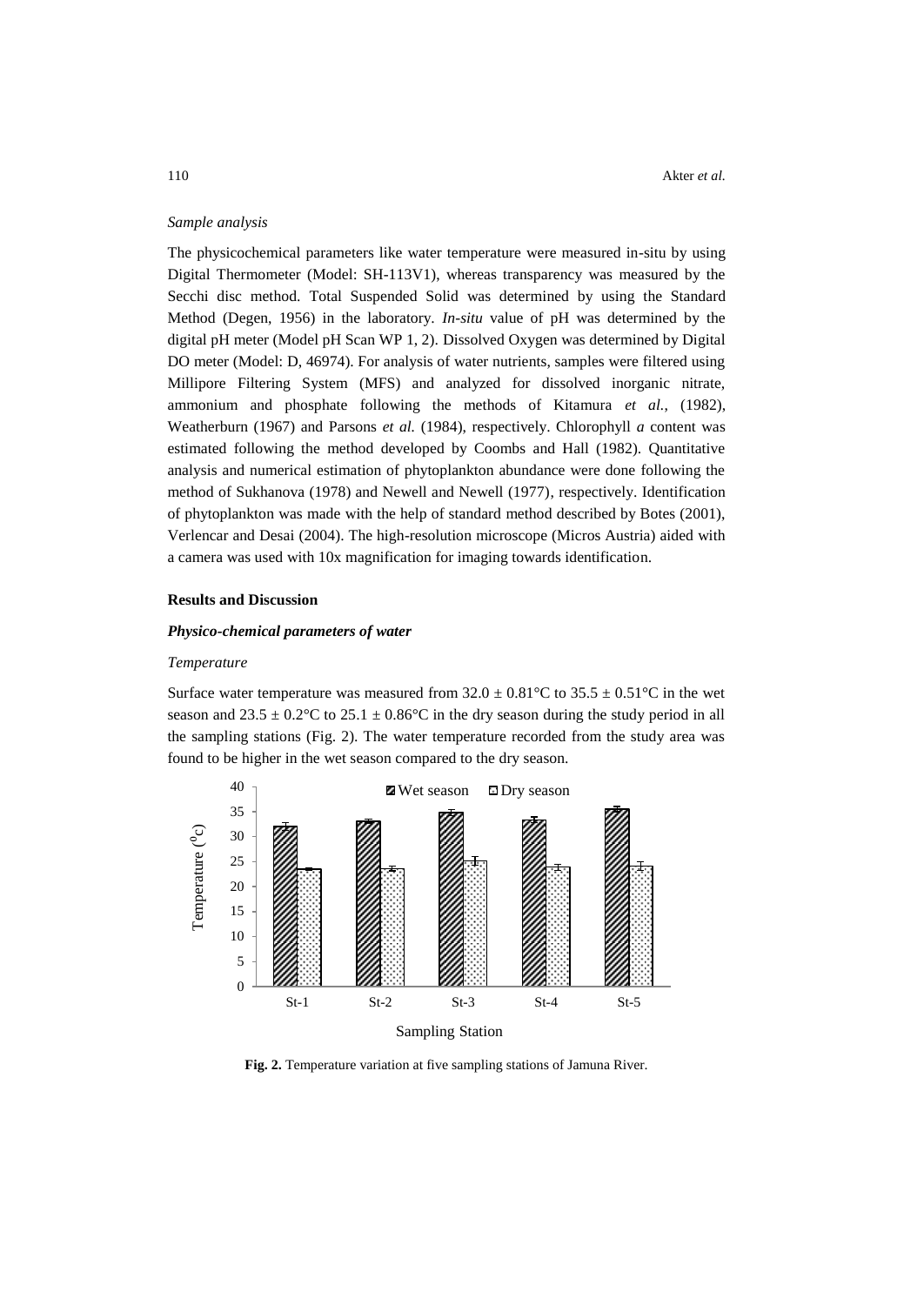However, the range of water temperature in the dry season is within the acceptable limit that indicates the Jamuna River is almost suitable habitat for aquatic organisms, particularly fishes. In the case of surface water temperature, the Department of Environment (DoE) standard for sustaining aquatic life is  $20^{\circ}$ C to  $30^{\circ}$ C both in the dry and the wet *season* (Bhaumik *et al.,* 2006). The variation is mainly related to the temperature of atmosphere and weather conditions. A higher temperature during summer could be due to greater heating (Adebowale *et al.,* 2008).

### *Transparency*

During the study period, transparency varied from  $13.2 \pm 0.62$  cm to  $16.5 \pm 0.25$  cm and  $30.6 \pm 0.66$  cm to  $34.1 \pm 0.15$  cm in the wet and dry season, respectively (Fig. 3). The minimum transparency was found during the wet season, and it might be due to river bank erosion, surface runoff, and various anthropogenic activities. The maximum transparency was observed during the dry season, and it might be due to the lack of sufficient river water flow and stagnant condition of the water. Transparency showed a significant negative relationship with water temperature ( $r = -0.966$ ,  $p < 0.01$ ) in Table 3. The transparency of productive water bodies should be 40 cm or less (Rahman, 1992). According to Lazur (2007), transparency of water ranging from 20-30 cm is acceptable for a fish culture that indicates optimal plankton production. The transparency observed during the study is within the acceptable limit. Thus, it can be easily understood that the water of the Jamuna River is suitable for the sustenance of aquatic organisms, including fishes.



**Fig. 3.** Transparency variation at five sampling stations of Jamuna River.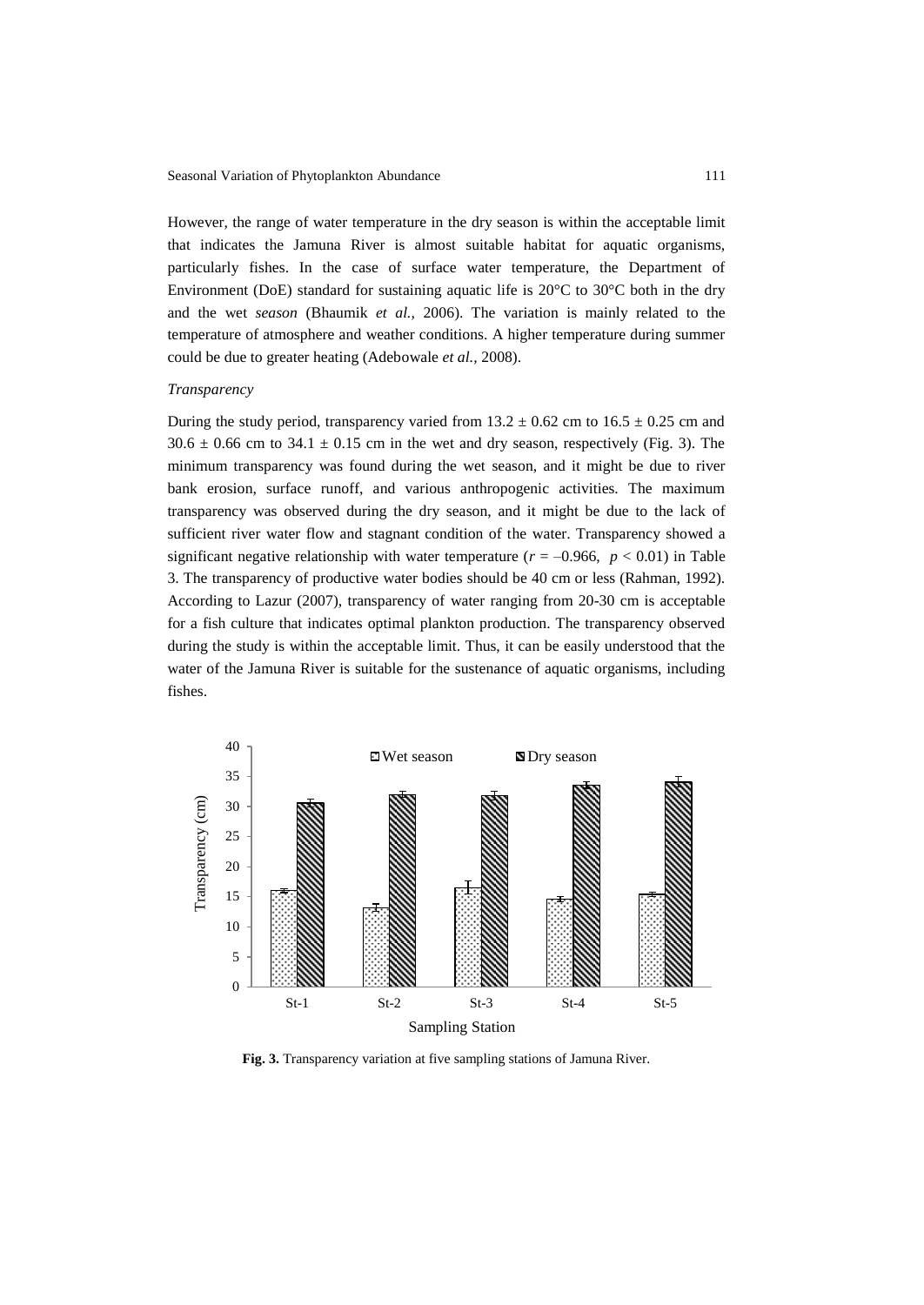### *Total suspended solids (TSS)*

The range of TSS was found  $0.016 \pm 0.01$  mg/L to  $0.06 \pm 0.01$  mg/L and  $0.013 \pm 0.005$ mg/L to  $0.03 \pm 0.02$  mg/L in the wet and dry season, respectively (Fig. 4). The present study revealed that TSS remained higher in the wet season compared to the dry season. According to Gebreyohannes *et al*. (2015), the TSS content of water depends on the amount of suspended particle, soil, and silt, which is directly related to the turbidity of water. These values were attributed to the surface runoff and disposals of domestic wastes locally.



**Fig. 4.** The TSS variation at five sampling stations of Jamuna River.

*pH* 

The surface water pH varied from 7.45  $\pm$  0.034 to 7.79  $\pm$  0.17 in the wet season, whereas 7.24  $\pm$  0.055 to 7.46  $\pm$  0.31 in the dry season (Fig. 5). The water was slightly alkaline both in the wet and the dry season. This might be due to heavy rainfall and upstream runoff of water or due to domestic and agricultural wastes disposed of in the bank of the river. The pH of surface water showed the significant positive relationship with water temperature  $(r = 0.691, p < 0.05)$  but showed significant negative relationship  $(r = -0.731, p < 0.05)$  with transparency (Table 3). An alkaline environment with a pH range to 7.5 to 8.4 is good for the growth of algae and range between 6.0 to 7.2 is optimum for fish eggs (EGIS, 2002). Another study by Bhaumik and Sharma (2012) stated that the permissible range of pH was between 6.4 and 8.5. Thus, the observed pH values of Jamuna River reflect its suitability for aquatic life and all types of water uses.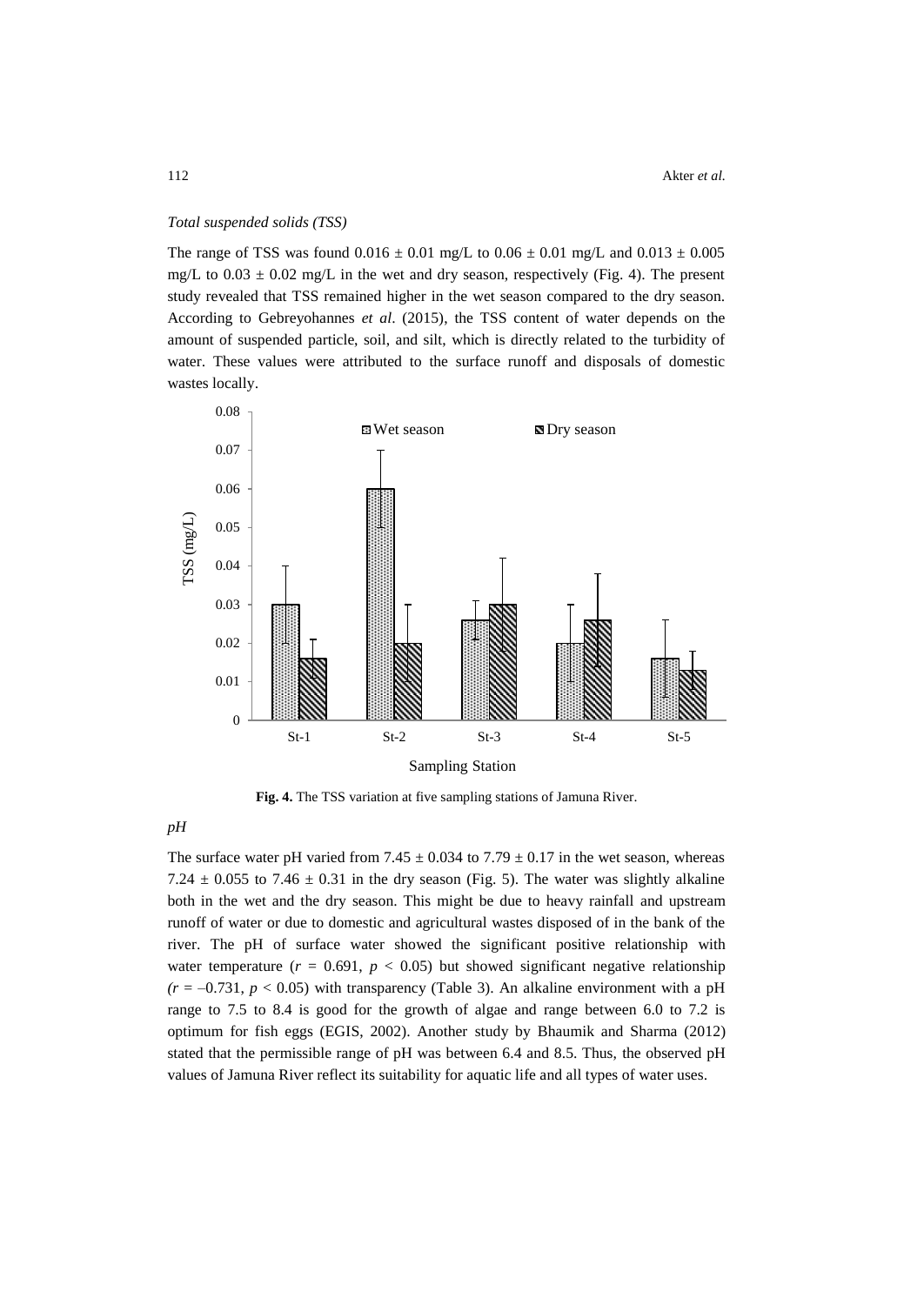

**Fig. 5.** The pH values at five sampling stations of Jamuna River.

## *Dissolved Oxygen (DO)*

The DO concentration varied from  $2.4 \pm 0.1$  mg/L to  $2.7 \pm 0.11$  mg/L and  $3.1 \pm 0.25$ mg/L to  $4.4 \pm 0.31$  mg/L in the wet and dry season, respectively (Fig. 6). From the present investigation, dissolved oxygen (DO) concentrations have been found higher in the dry season compared to the wet season. The higher concentration of dissolved oxygen during the dry season was probably due to low water temperature and increased photosynthetic activity of green algae, which has been well documented by Joshi *et al.*  (2009). The dissolved oxygen showed the significant positive relationship  $(r = 0.929, p <$ 0.01) with transparency but showed the significant negative relationship  $(r = -0.897, p <$ 0.01) with water temperature (Table 3). Dissolved oxygen is vital for aquatic life. The decomposition of organic matter, dissolved gases, industrial waste, mineral waste, and agricultural runoff results to get lower DO levels (Srivastava *et al.,* 2011 and Addo *et al.,* 2013). The availability of dissolved oxygen in water depends on the exchange across the air and water interface, subjected to the conditions such as temperature, the partial pressure of gases, solubility, photosynthetic activity of the aquatic plants and respiration by microorganisms, plants and animals in the water (Krishnaram *et al.,* 2007).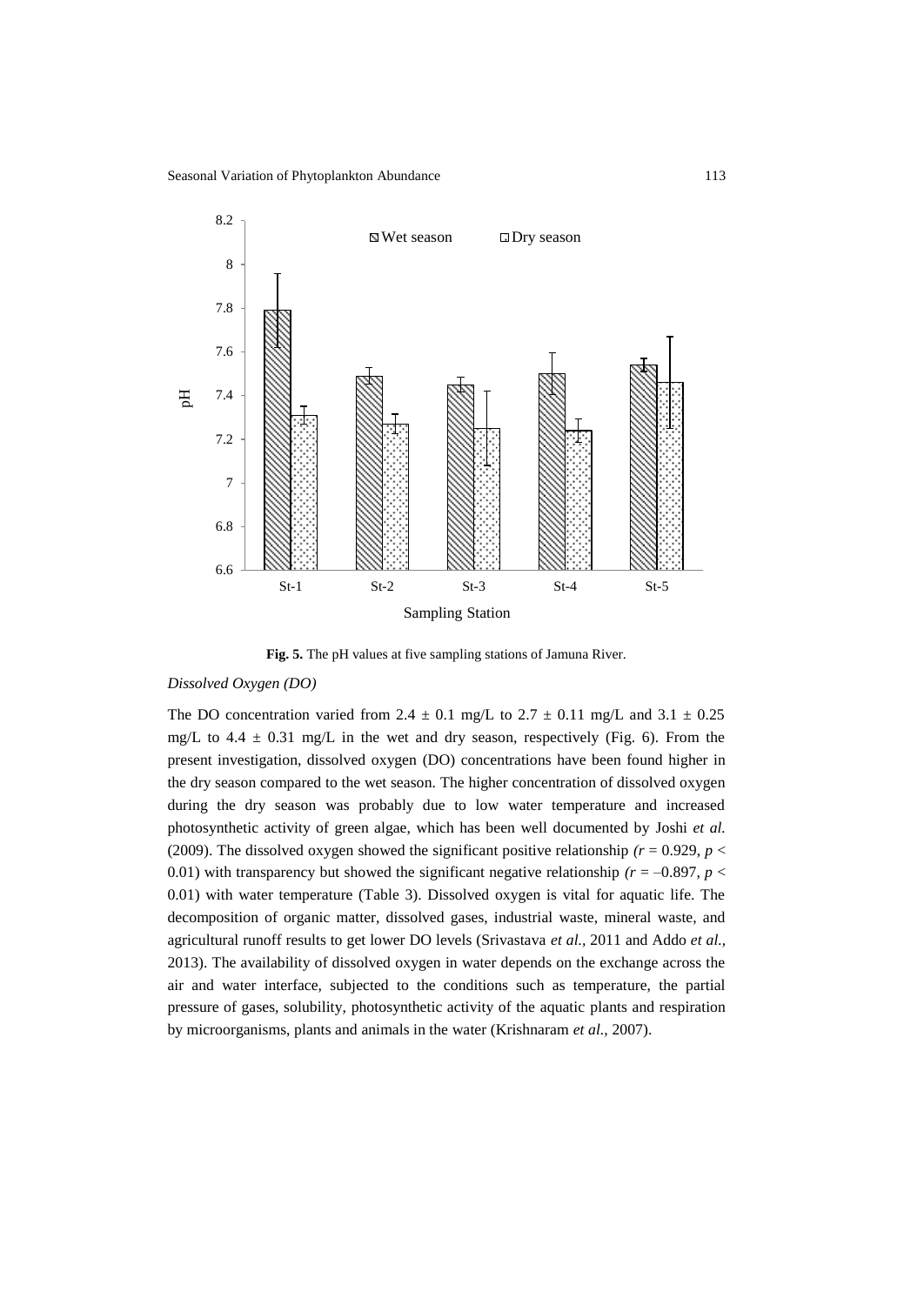114 Akter *et al.*



**Fig. 6.** The DO concentration at five sampling stations of Jamuna River.

### *Nutrient concentrations*

## *Nitrate*

Among the five stations, the nitrate concentration varied from  $0.118 \pm 0.01$  mg/L to  $0.186$  $\pm$  0.041 mg/L and 0.021  $\pm$  0.011 mg/L to 0.2  $\pm$  0.014 mg/L in the wet and dry season, respectively (Fig. 7). The average nitrate concentration of the samples in the wet season were higher than the dry season. These high values seem to be due to local run-off from the adjacent agricultural field in these areas where the farmers had used nitrogen-enriched fertilizers.

Nitrate is a form of nitrogen and a vital nutrient for growth, reproduction, and the survival of organisms. The concentration of nitrates is used as an indication of the level of micronutrients in water bodies. High nitrate levels ( $> 1$  mg/L) are not good for aquatic life (Suma and Rajeshwari, 2013; Gebreyohannes *et al.,* 2015). The high nitrate concentration is due to the runoff of fertilizer from the nearby field areas, sewage containing nitrate and also due to the flush out of deposited nitrate from the near-surface (Suma and Rajeshwari, 2013). The measured nitrate concentration of Jamuna River were within the standard level that reflects its suitability for aquatic life both in the wet and dry season.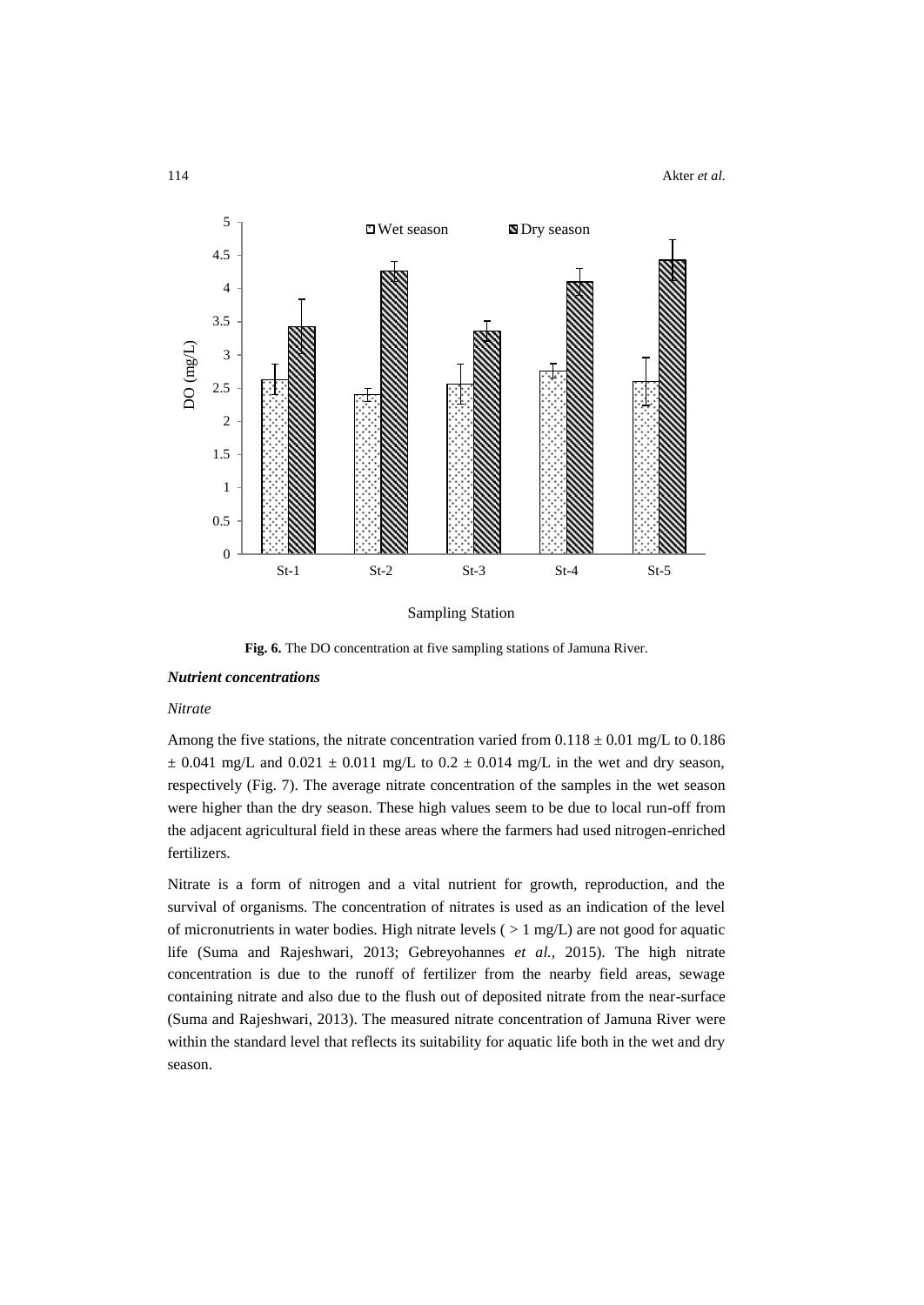

**Fig. 7.** The nitrate concentration at five sampling stations of Jamuna River.

## *Ammonium*

The range of ammonium concentration was  $0.159 \pm 0.013$  mg/L to  $0.479 \pm 0.376$  mg/L in the wet season and  $0.142 \pm 0.132$  mg/L to  $0.335 \pm 0.119$  mg/L in the dry season (Fig. 8). The present study revealed that ammonium values were higher in the wet season compared to the dry season. The ammonium displayed the significant positive relationship *(r* = 0.739, *p* < 0.05) with TSS (Table 3).



**Fig. 8.** The ammonium concentration at five sampling stations of Jamuna River.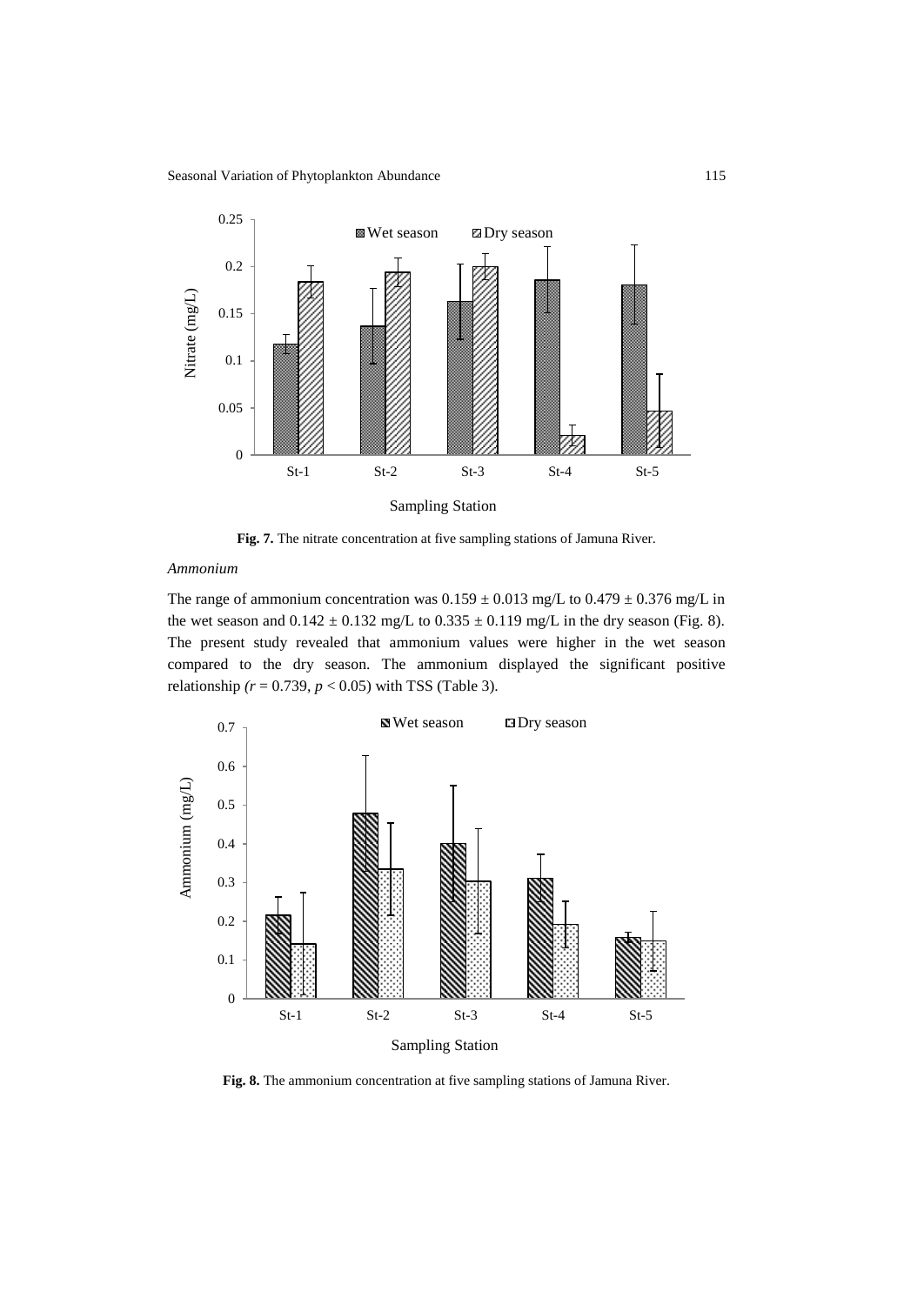The higher concentration of ammonium could be partially due to the death and subsequent decomposition of phytoplankton or other detritus matter. Uddin *et al*. (2014) observed ammonium concentration in Jamuna River ranges from 8 to 13 ppm in the dry season and 2.1 to 3.3 ppm in the wet season, which is much higher than the present findings shows the ammonium concentration is decreasing over the years.

#### *Phosphate*

During the wet and dry season, the phosphate concentration varied between  $0.877 \pm 0.063$ mg/L to  $1.68 \pm 0.87$  mg/L and  $0.035 \pm 0.029$  mg/L to  $0.104 \pm 0.098$  mg/L, respectively (Fig. 9). The present study revealed that phosphate of water samples of five stations were found higher in the wet season compared to the dry season. The phosphate displayed the significant positive relationship  $(r = 0.959, p < 0.01)$  with water temperature (Table 3). The lower value could be attributed to the utilization of phosphate by phytoplankton (Senthilkumar *et al.,* 2002 and Rajasegar, 2003). The addition of super phosphates applied in the agricultural fields as fertilizers and alkyl phosphates used in households as detergents could be sources of inorganic phosphates (Das *et al.,* 1997 and Senthilkumar *et al.,* 2002). Phosphate is known to be the main limiting nutrient for the growth of phytoplankton and chlorophyll *a* (Aziz and Radwan, 2005). Bhatnagar *et al.*  $(2004)$  suggested that  $0.05 - 0.07$  ppm is optimum and productive; 1.0 ppm is good for plankton production, which supports evidence that the ecosystem was productive and favorable for aquatic organisms.



**Fig. 9.** The phosphate concentration at five sampling stations of Jamuna River.

## **Chlorophyll** *a* **Content**

The value of Chlorophyll *a* ranged from  $0.003 \pm 0.002$  mg/L to  $0.014 \pm 0.004$  mg/L in the wet season and  $0.07 \pm 0.023$  mg/L to  $0.191 \pm 0.076$  mg/L in the dry season during the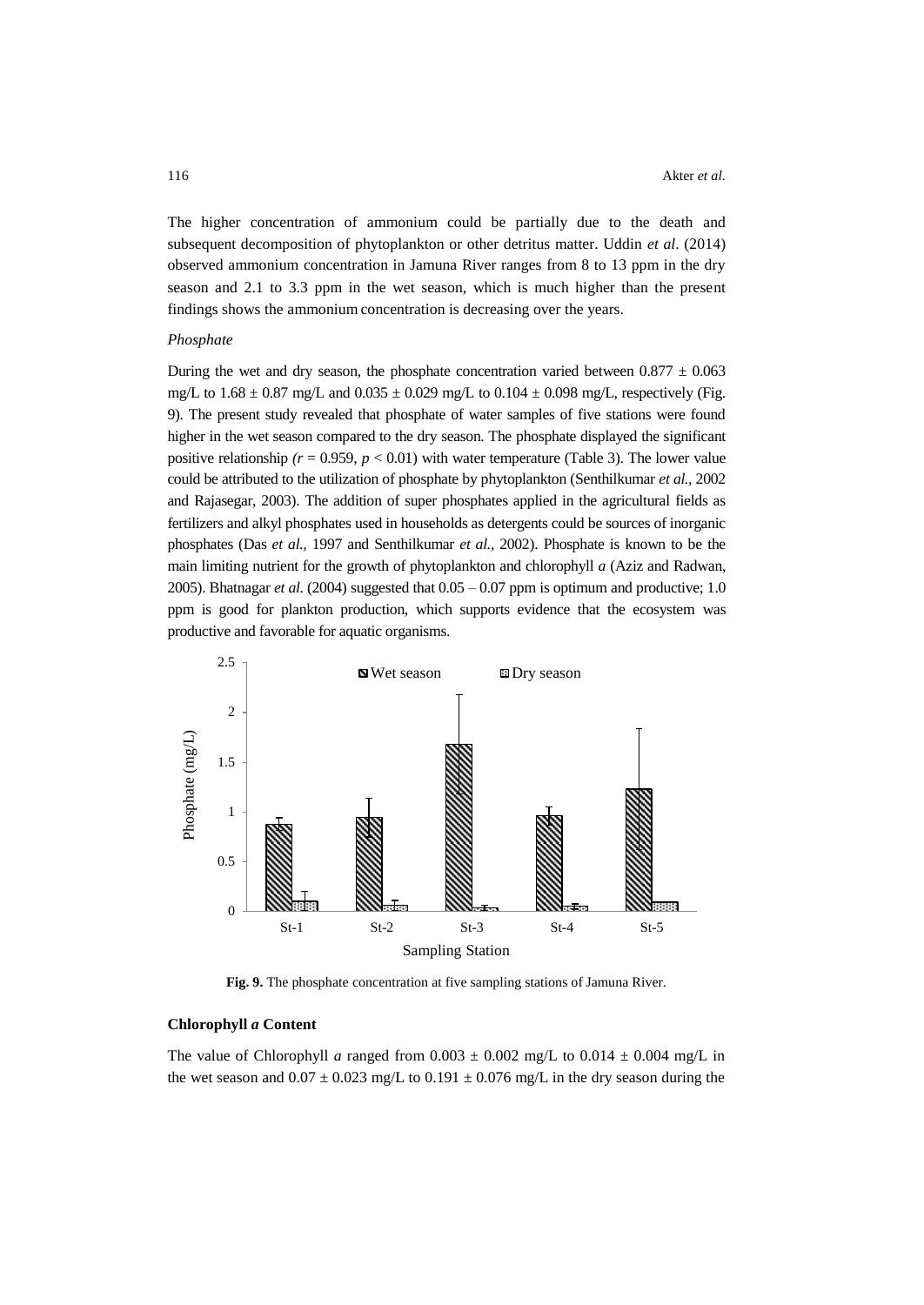study period (Fig.10). Chlorophyll *a* content of water samples were observed higher in the dry season compared to the wet season. Chlorophyll *a* displayed the significant positive relationship with transparency  $(r = 0.919, p < 0.01)$  and DO  $(r = 0.820, p < 0.01)$ but displayed the significant negative relationships with water temperature ( $r = -0.859$ ,  $p$ <0.01) and PO<sub>4</sub><sup> $\cdot$ </sup> ( $r = -0.836, p < 0.01$ ) respectively, (Table 3) that indicated that Chlorophyll *a* content depend on transparency and DO.

Chlorophyll *a* is the most abundant form of chlorophyll within photosynthetic organisms. Chlorophyll *a* concentration is an important parameter in reflecting phytoplankton growth, and it is often used as an estimate of algal biomass (Horne and Goldman, 1994 and Stanley *et al.,* 2003). The Chlorophyll *a* content may be influenced by the anthropogenic effects and may also be due to the freshwater discharges from the rivers, causing turbidity and less availability of light (Kawabata *et al.,* 1993 and Saifullah *et al.,* 2014). Yeragi and Shaikh (2003) showed a good prediction of the correlation pattern between DO and production efficiency in the Tansa River. However, the other physicochemical variables have a direct as well as an indirect effect on biological diversity. Pandey and Yadav (2015) measured Chlorophyll *a* biomass and productivity in Ganga River and found highest in the winter season and lowest in the monsoon season. Aziz and Radwan (2005) found the maximum (21.7 g/L) average contents of Chlorophyll *a* during the summer season, while the average minimum (1.3  $g/L$ ) values of Chlorophyll *a* were measured during the winter season in Yamuna River, which is much higher than the present study.



**Fig. 10.** The Chlorophyll *a* content at five sampling stations of Jamuna River.

## **Phytoplankton Abundance**

A total of 11 species of phytoplankton were recorded belonging to three classes (Table 1) which comprises 7 species of Diatoms (Bacillariophyceae); 3 species of Dinoflagellates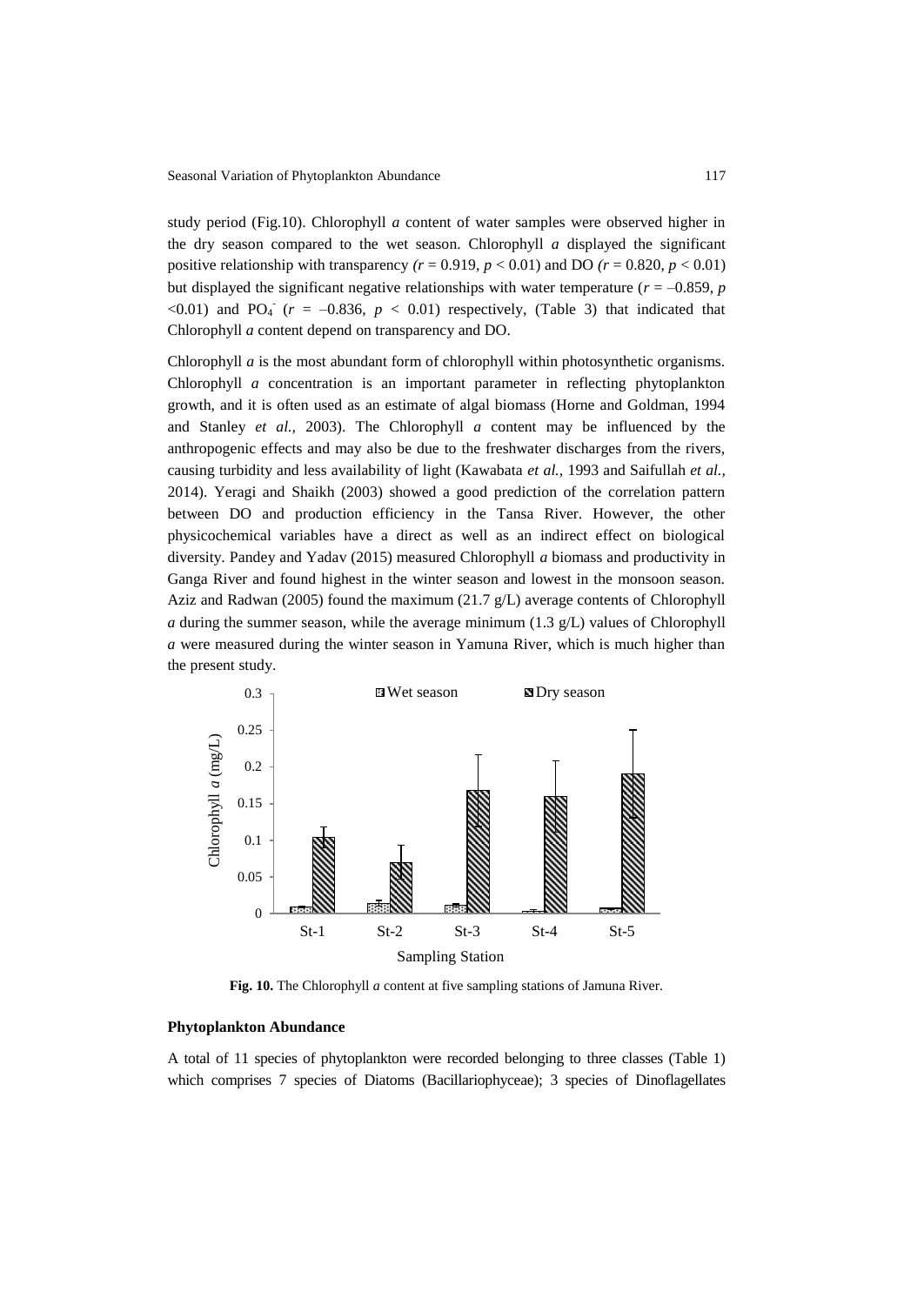(Dynophyceae) and 1 species of Cyanobacteria (Cyanophyceae). Diatom was the dominating group of phytoplankton in both seasons followed by Dinoflagellates (Dynophyceae) and Cyanobacteria (Cyanophyceae). Considering the cell density (cells/L) the dominant species of Diatom was *Thalassionema* sp. (12562.06 cells/L and 19688.89 cells/L) both in the wet and the dry season, respectively (Table 2). Generally, in most of the cases, diatom is dominant in the aquatic environment that was reported by Saifullah *et al.* (2014).

Table 1. List of phytoplankton species found at different sampling station in Jamuna River during the study period.

| Phytoplankton species<br>$St-1$ |        | Wet season |                          |                              |        |                          | Dry season |        |                          |        |  |
|---------------------------------|--------|------------|--------------------------|------------------------------|--------|--------------------------|------------|--------|--------------------------|--------|--|
|                                 |        | $St-2$     | $St-3$                   | $St-4$                       | $St-5$ | $St-1$                   | $St-2$     | $St-3$ | $St-4$                   | $St-5$ |  |
| Diatoms (Bacillariophyceae)     |        |            |                          |                              |        |                          |            |        |                          |        |  |
| Coscinodiscus sp.               | $^{+}$ | $^{+}$     | $^{+}$                   | $^{+}$                       | $^{+}$ | $^{+}$                   | $^{+}$     | $^{+}$ | $^{+}$                   | $^{+}$ |  |
| Guinardiasp.                    |        |            |                          |                              |        | $^{+}$                   | $^{+}$     |        | $^{+}$                   | $^{+}$ |  |
| Leptocylindricus sp.            | $^{+}$ | $^{+}$     | $^{+}$                   | $^{+}$                       | $^{+}$ | $^{+}$                   | $^{+}$     | $^{+}$ | $^{+}$                   | $^{+}$ |  |
| Licmophora sp.                  |        | -          | $^{+}$                   | $\qquad \qquad \blacksquare$ | $^{+}$ | -                        |            |        | $^{+}$                   | $^{+}$ |  |
| Rhizosolenia sp.                | $^{+}$ | $^{+}$     | $^{+}$                   | $^{+}$                       | $^{+}$ | $^{+}$                   | $^{+}$     | $^{+}$ | $^{+}$                   | $^{+}$ |  |
| Skeletonema sp.                 |        |            | $\overline{\phantom{a}}$ | $\qquad \qquad$              | -      | $\overline{\phantom{a}}$ | $^{+}$     | $^{+}$ | $\overline{\phantom{a}}$ | $^{+}$ |  |
| Thalassionemasp.                | $^{+}$ | $^{+}$     | $^{+}$                   | $^{+}$                       | $^{+}$ | $^{+}$                   | $^{+}$     | $+$    | $^{+}$                   | $^{+}$ |  |
| Dinoflagellates (Dynophyceae)   |        |            |                          |                              |        |                          |            |        |                          |        |  |
| Dinophysis sp.                  | $^{+}$ | $^{+}$     |                          |                              | $^{+}$ | $^{+}$                   | $^{+}$     |        |                          | $^{+}$ |  |
| Gyrodinium sp.                  |        |            |                          |                              |        | $^{+}$                   |            |        |                          | $^{+}$ |  |
| Protoperidinum sp.              |        | $^{+}$     |                          | $^{+}$                       | $^{+}$ |                          | $^{+}$     |        | $^{+}$                   | $^{+}$ |  |
| Cyanobacteria (Cyanophyceae)    |        |            |                          |                              |        |                          |            |        |                          |        |  |
| Aphanizomenon sp.<br>$\sim$     |        |            |                          | $^{+}$                       | $^{+}$ |                          |            | $^{+}$ | $^{+}$                   | $^{+}$ |  |

Note: + Present, - Absent

| Phytoplankton species         | Seasonal mean density (cells/L) |            |  |  |  |
|-------------------------------|---------------------------------|------------|--|--|--|
|                               | Wet season                      | Dry season |  |  |  |
| Diatoms (Bacillariophyceae)   |                                 |            |  |  |  |
| Coscinodiscus sp.             | 6183.97                         | 4991.55    |  |  |  |
| Guinardiasp.                  | $\Omega$                        | 4436.93    |  |  |  |
| Leptocylindricussp.           | 6558.34                         | 9983.10    |  |  |  |
| Licmophorasp.                 | 457.55                          | 1844.10    |  |  |  |
| Rhizosoleniasp.               | 4894.49                         | 7487.32    |  |  |  |
| <i>Skeletonemasp.</i>         | $\Omega$                        | 2121.40    |  |  |  |
| Thalassionemasp.              | 12562.06                        | 19688.89   |  |  |  |
| Dinoflagellates (Dynophyceae) |                                 |            |  |  |  |
| Dinophysissp.                 | 1844.1                          | 1289.48    |  |  |  |
| Gyrodiniumsp.                 | $\Omega$                        | 1109.23    |  |  |  |
| <i>Protoperidinumsp.</i>      | 1663.85                         | 2121.40    |  |  |  |
| Cyanobacteria (Cyanophyceae)  |                                 |            |  |  |  |
| Aphanizomenonsp.              | 1192.42                         | 1386.54    |  |  |  |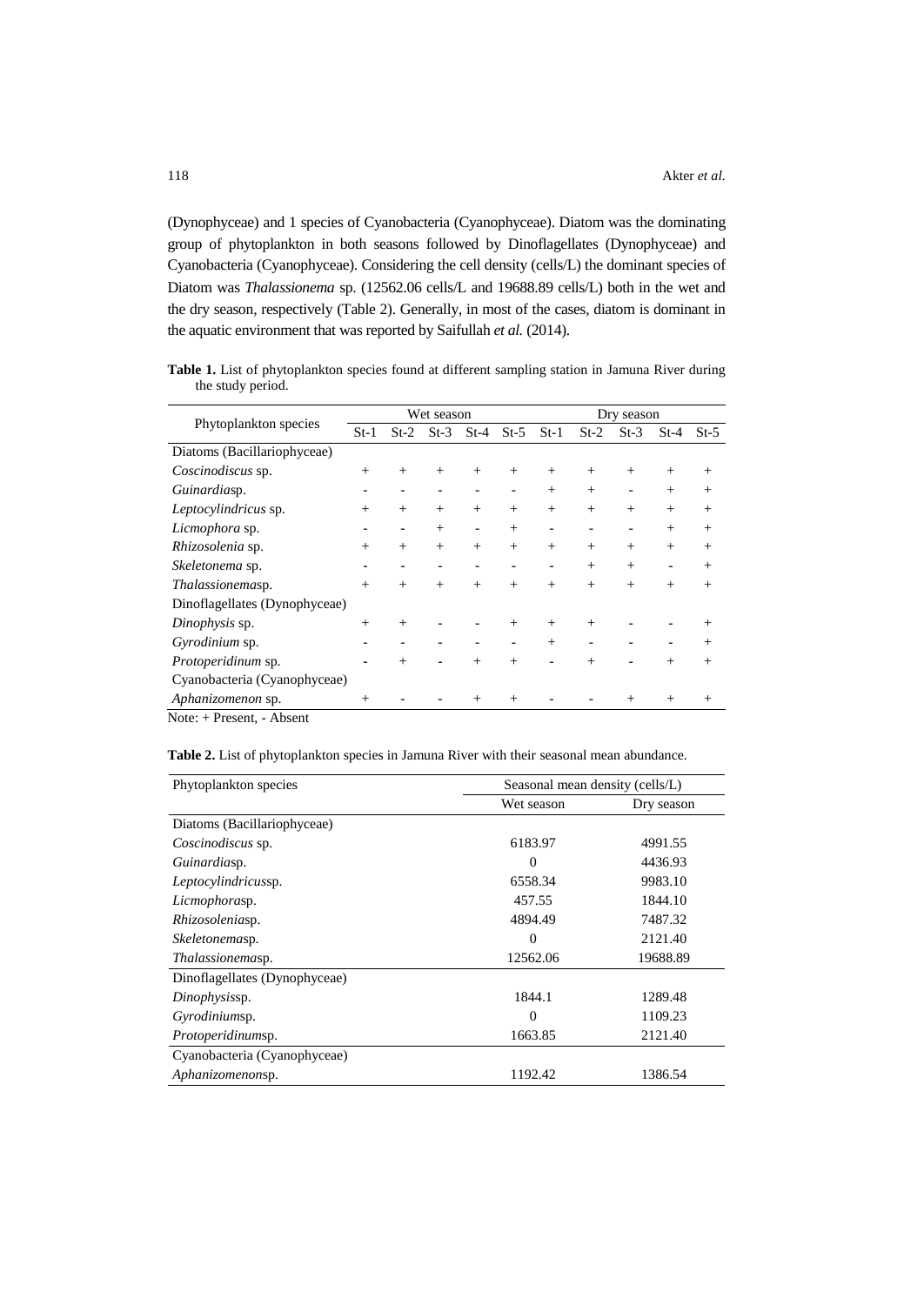Bacillariophyceae (Diatoms) was found as the dominant group of phytoplankton, covering a total number of 19 species in the entire phytoplankton diversity of Manakudy estuary (Jha *et al.,* 2014). Diatoms (Bacillariophyceae) were recorded as dominant phytoplankton by Ishaq and Khan (2013) in the Jamuna River. Phytoplankton community is generally dominated by members of Bacillariophyceae, perhaps because of their capability of utilizing the nutrients (Oritz and Cambra, 2007).

**Table 3.** Pearson Correlation Coefficient (r-values) among Physico-chemical parameters, nutrients, chlorophyll *a*and phytoplankton abundance in Jamuna River

|              | WT                                | Trans            | TSS            | pH             | D <sub>O</sub>                                              | NO <sub>3</sub> | $NH_4$ | PO <sub>4</sub> | $Chl\ a$ | Phyto |
|--------------|-----------------------------------|------------------|----------------|----------------|-------------------------------------------------------------|-----------------|--------|-----------------|----------|-------|
| <b>WT</b>    | - 1                               |                  |                |                |                                                             |                 |        |                 |          |       |
|              | Trans $-0.966**$ 1                |                  |                |                |                                                             |                 |        |                 |          |       |
| <b>TSS</b>   | 0.309                             | $-0.429$         | $\blacksquare$ |                |                                                             |                 |        |                 |          |       |
| pH           | $0.691*$                          | $-0.731*$        | 0.146          | $\blacksquare$ |                                                             |                 |        |                 |          |       |
| DO.          | $-0.897**$                        | $0.929**$        | $-0.476$       | $-0.609$ 1     |                                                             |                 |        |                 |          |       |
| $NO_3$ 0.277 |                                   | $-0.312$         | $-0.024$       |                | $-0.050 -0.432$                                             | $\blacksquare$  |        |                 |          |       |
|              | $NH_4^+$ 0.391                    | -0.447           | $0.739*$       |                | $-0.020 -0.428$                                             | $0.326$ 1       |        |                 |          |       |
|              | $PQ_4 = 0.959**$                  | $-0.902**$ 0.230 |                |                | $0.618$ $-0.840**$ 0.255                                    |                 | 0.408  | $\blacksquare$  |          |       |
| Chla         | $-0.859**$ 0.919**                |                  | $-0.285$       |                | $-0.630$ $0.820**$ $-0.467$ $-0.437$ $-0.836**$ 1           |                 |        |                 |          |       |
|              | Phyto $-0.859**$ 0.830** $-0.118$ |                  |                |                | $-0.479$ $0.862**$ $-0.532$ $-0.277$ $-0.794**$ $0.783**$ 1 |                 |        |                 |          |       |

WT = Water temperature, Trans = Transparency, TSS = Total suspended solid, DO = Disslove oxygen, NO<sub>3</sub> = Nitrate, NH<sub>4</sub> = Ammonium, PO<sub>4</sub> = Phosphate, Chl  $a$  = Chlorophyll  $a$ , Phyto = Phytoplankton.

\*\*. Correlation is significant at the 0.01 level (2-tailed)

\*.Correlation is significant at the 0.05 level (2-tailed)

## *Phytoplankton density*

The phytoplankton density recorded from the five sampling stations were ranged from 29117.37  $\pm$  4999.24 cells/L to 47142.42  $\pm$  4999.25 cells/L in the wet season. In the dry season, the range was recorded from  $45755.88 \pm 4159.62$  cells/L to  $67940.54 \pm 6043.79$ cells/L (Fig. 11). The present study revealed a higher density of plankton in the dry season compared to that of the wet season. This could be due to available nutrients and other physical and chemical factors which promote the growth of phytoplankton. The minimum values found in the dry season could be due to domestic discharge, effluents from run-off that discharge into the river (Fikrat *et al.,* 2008).

The present correlation coefficient showed that water temperature and  $PO_4$  had significant negative relationship ( $r = -0.859$ ,  $p < 0.01$  and  $r = -0.794$ ,  $p < 0.01$ ), respectively, with the phytoplankton density (Table 4.4). It is also revealed that transparency (*r* = 0.830, *p* < 0.01), DO (*r* = 0.862, *p* < 0.01) and Chlorophyll *a* (*r* = 0.862,  $p < 0.01$ ) showed significant positive correlation with the phytoplankton density during the study periods (Table 4.4). It revealed that the water quality parameters like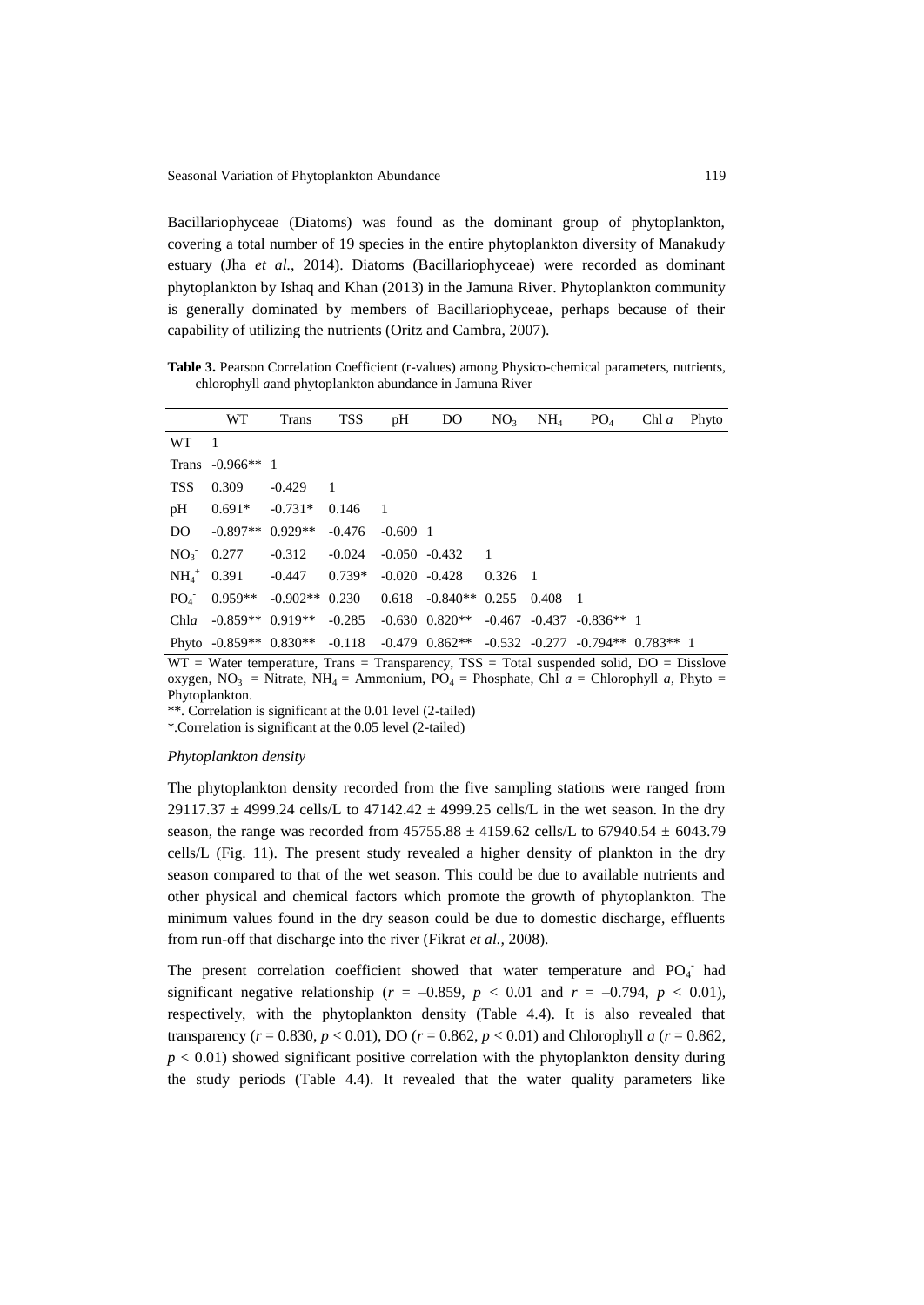transparency, DO and Chlorophyll *a* content play a decisive role in the variation of the phytoplankton in the studied Jamuna River. A maximum number of total phytoplankton indicates a good physicochemical condition (Ishaq and Khan, 2013). Maximum phytoplankton density during the dry season than the wet season was also reported by Chakraborty *et al.* (1959) and Pahwa and Mehrotra (1966) in the Yamuna and Ganga River, respectively. Presence of phytoplankton diversity indicates good water quality and has been successfully reported by Ishaq and Khan (2013).



**Fig. 11:** Phytoplankton density at five sampling stations of Jamuna River.

# **Conclusion**

Rivers are the most important freshwater resource for human life and the aquatic environment. The study revealed that during the dry season, the quality of water was more suitable than the wet season for all aquatic lives, domestic and agricultural uses. The variability of phytoplankton with the seasonal changes in the aquatic environment is very much necessary for the maintenance of river water quality. Diatoms were found the most dominant group of phytoplankton in both the seasons. Some common phytoplankton species were found in both seasons though there was a difference in physicochemical characteristics of water. The present study revealed that the phytoplankton density was higher in the dry season compared to that of the wet season. The abundance of phytoplankton was influenced by water quality parameters. The water quality of the river is being altered in a few areas as a result of domestic effluents direct discharge into river and human activities along the banks of the river. This indicates that though not yet polluted if the care is not taken immediately, may get polluted in the future. The present study suggested that Jamuna River in Bangladesh has to be preserved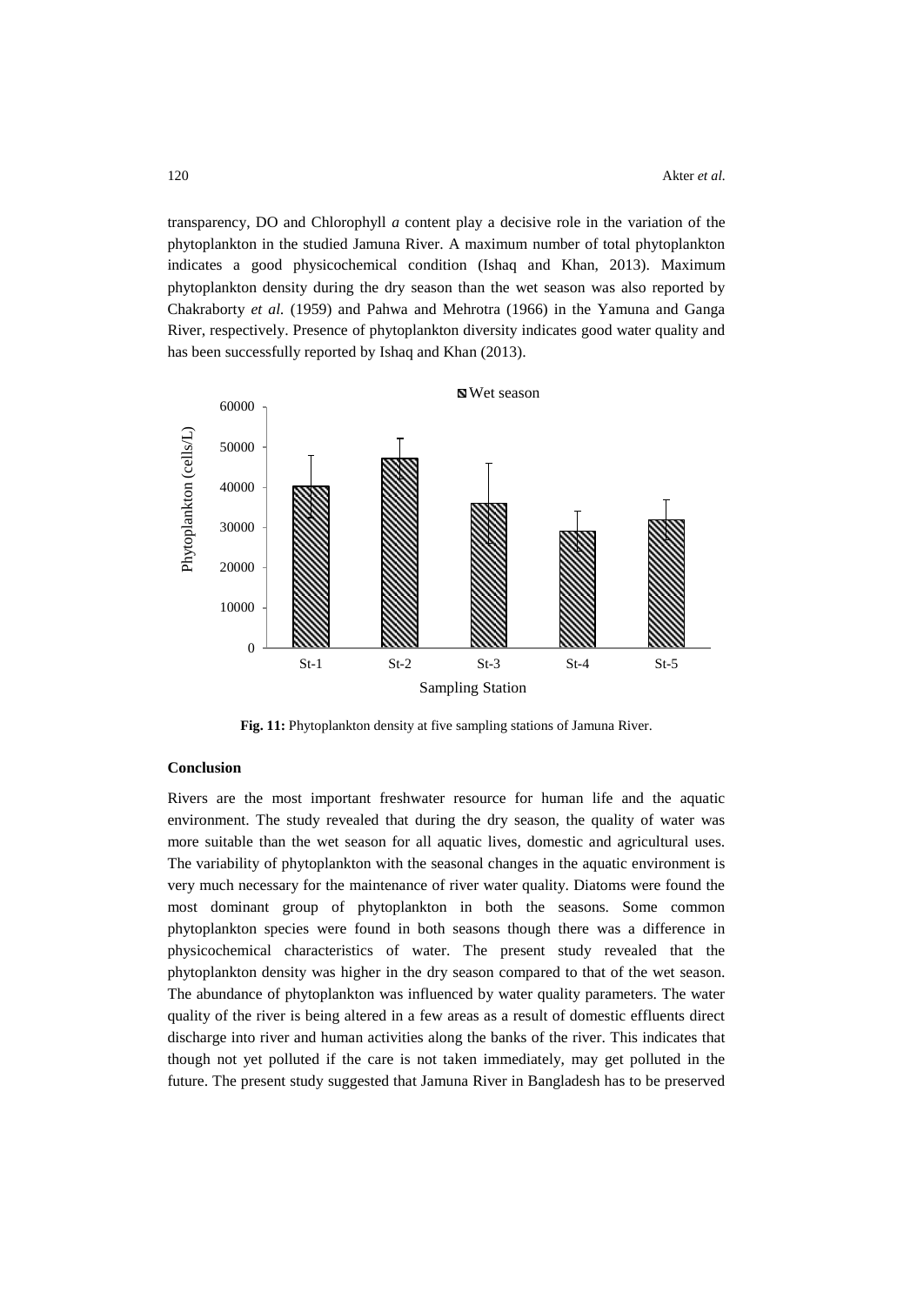Seasonal Variation of Phytoplankton Abundance 121

for its intended use, a sustainable management plan and water quality monitoring program should be taken throughout the year for conservation of this aquatic ecosystem.

### **References**

- Addo, M. A., E. O. Darko, C. Gordon and B. J. B. Nyarko. 2013. Water Quality Analysis and Human Health Risk Assessment of Groundwater from Open-wells in the Vicinity of a Cement Factory at Akporkloe, Southeastern Ghana. *E-Journal of Science and Technology*, 8(4): 15-30.
- Adebowale, K. O., F. O. Agunbiade, B. I. Olu and Owolabi. 2008. Impacts of Natural and Anthropogenic Multiple Sources of Pollution on the Environmental Conditions of Onto State Costal Water, Nigeria. EJEAFChe, 7: 2797-2811.
- Akter, S., M. M. Rahman and M. Akter. 2015. Composition and Abundance of Phytoplankton Population in Fish Ponds of Noakhali District, Bangladesh. *American-Eurasian Journal of Agriculture and Environmental Science,* 15(11):2143-2148.
- Aziz, A. and M. Radwan. 2005. Some Factors Affecting the Primary Production of Phytoplankton in Lake Burullus. *Egyptian Journal of Aquatic Research,* 31(2):72-88.
- Balali, S., S. A. Hoseini, R. Ghorbani and M. Kordi. 2013. Relationships between Nutrients
- and Chlorophyll a Concentration in the International Alma Gol Wetland, Iran. *Journal of Aquatic Research Development*, 4(3).
- Bhatnagar, A., S. N. Jana, S. K. Garg, B. C. Patra, G. Singh and U. K. Barman. 2004. Water Quality Management in Aquaculture, In: Course Manual of Summer School on Development of Sustainable Aquaculture Technology in Fresh and Saline Waters, CCS Haryana Agricultural, Hisar (India), 203- 210.
- Bhaumic, U., P. Das and T. Paria. 2006. Impact of Industrial Pollution on the Biology of the River Karnafuli, Department of Zoology, University of Chittagong, Bangladesh.
- Bhowmick, B. N. and A. K. Singh. 1985. Phytoplankton Population in Relation to Physicochemical Factors of River Ganga at Patna. *Indian Journal of Ecology,* 12(2): 360-364.
- Botes, L. 2001. Phytoplankton Identification Catalogue. Saldanha Bay, South Africa. GloBallast Monograph Series No. 7.IMO London. 4-67.
- Chakraborty, R. D., P. Roy and S. B. Singh. 1959. A Quantitative Study of Plankton and the Physico-chemical Condition of the River Yamuna at Allahabad in 1954-55. *Indian Journal of Fish,* 61: 186-208.
- Coombs, J. and D. O. Hall. 1982. Techniques in Bio-productivity and Photosynthesis Pergamon Press, England.
- Das, J., S. N. Das and R.K. Sahoo. 1997. Semidiurnal Variation of some Physicochemical parameters in the Mahanadi Estuary, East Coast of India. *Indian Journal of Marine Science,* 26: 323-326.
- Degen, J. and F. E. Nussberger. 1956. Notes on the Determination of Suspended Solids Sewage Wastes in Developing Countries: A Case Study III: Effect of Industrial Discharges on Quality of Ngong River Waters in Kenya. Bulletin of Chemical Society in Ethiopia, 49-64.
- Desai, S. R., M. D. Subashchandran and T. V. Ramachandra. 2008. Phytoplankton Diversity in Sharavati River Basin, Central Western Ghats*. Journal of Soil and Water Sciences,*1(1): 7- 66.
- Edward, J. B. and A. A. A. Ugwumba. 2010. Physico-chemical Parameters and Plankton Community of Egbe Reservoir, Ekiti State, Nigeria. *Research Journal of Biology and Science,*5: 356-367.
- EGIS (Environment and GIS Project for Water Planning), 2002. Water Quality Approach: Final Report. Ministry of Water Resources, The People's Republic of Bangladesh.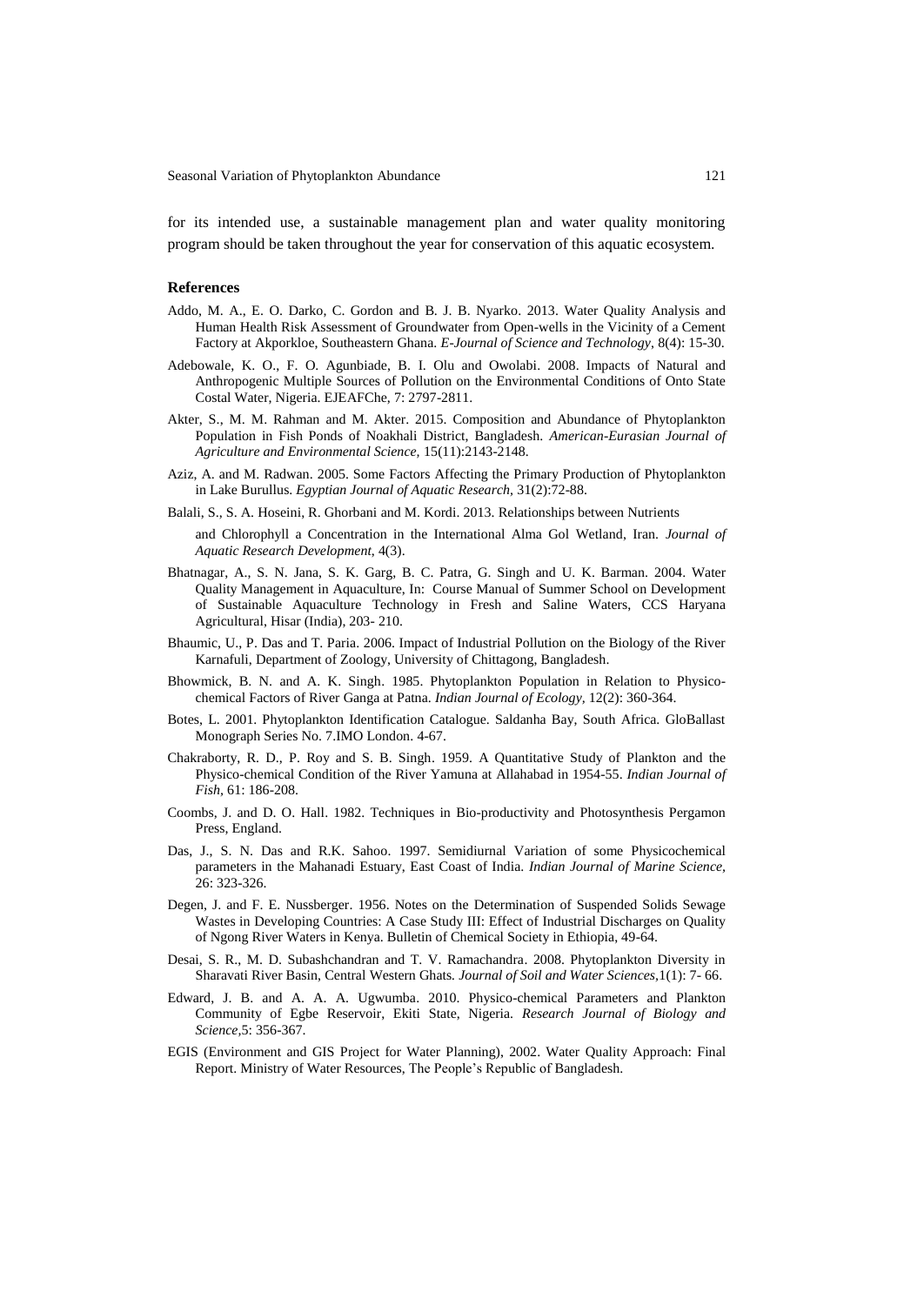- Fikrat, M. H., F. K. Nuha and H. H. Falah. 2008. Effect of Chemical and Physical Properties of River Water in Shatt Al-Hilla on Phytoplankton Communities. *E-Journal of Chemistry*, 5(2):323-330.
- Gebreyohannes, F., A. Gebrekidan, A. Haderaand S. Estifanos. 2015. Investigations of Physico-Chemical Parameters and its Pollution Implications of Elala River, *Mekelle Tigray Ethiopia (MEJS),* 7(2): 240-257.
- Horn, A. J. and C. R. Goldman. 1994. Limnology. 2nd edition. McGraw Hill, New York.
- Ishaq, F. and A. Khan. 2013. Assessment of Ecological Aspects and Impact of Pollution on limnological Conditions of River Yamuna in Dehradun District of Uttarakh and India. *European Journal of Experimental Biology*, 3(2): 18-31.
- Jacquet, S. B., J. P. Delesalle, Torretonand J. Blanchot. 2006. Response of Phytoplankton Communities to Increased Anthropogenic Influences (Southwestern Lagoon, New Caledonia), Mar. Ecol.-Prog. Ser., 320: 65-78.
- Jha, B. K., Araswath, S.S. Mohan, A. A. Mol, R. Moses and M. B. Babu. 2014. Diversity and Ecological Phytoplankton in Manakudy Estuary Kanyakumari, Tamilnadu, India. *International Journal of Pure and Applied Zoology,* 2(4):308-314.
- Joshep, B. and M.S. Yamakanamardi. 2011. Monthly Changes in the Abundance and Biomass of Zooplankton and Water quality Parameter in Kukkarahalli Lake of Mysore. *Indian Journal of Environmental Biology,* 32: 551-557.
- Joshi, D. M., A. Kumar and N. Agrawal. 2009. Studies on Physicochemical Parameters to Assess the Water Quality of River Ganga for Drinking Purpose in Haridwar District.2(1):195-203.
- Kaur, S. and I. Singh. 2012. Accelerated Phosphate and Nitrate level: Factors to Blame for 'Eutrophication' in Yamuna River, Delhi, India. Institute of Engineering and Biotechnology. *International Journal of Plant, Animal and Environmental Sciences*, 2(3): 10-25.
- Kawabata, Z., A. Magendran, S. Palanichamy, V. Venugopalan and R. Tatsukawa. 1993. Phytoplankton Biomass and Productivity of Different Size Fractions in the Vellar Estuarine System, Southeast Coast of India.*Indian Journal of Marine Science*, 22: 294-296.
- Kitamura, H., H. Ishitani, Y. Kuge and M. Nakamoto. 1982. Determination of Nitrate in Freshwater and Sea Water by a Hydrazine Reduction method. *Suishitu Odakukenkyu*, 5: 35-42.
- Komala, H. P., L. Nanjundaswamy and A.G.D. Prasad. 2013. Anassessment of Plankton Diversity and Abundance of Arkavathi River with Reference to Pollution. *Advances in Applied Science Research*, 4(2): 320-324.
- Krishnaram, H., M. Mohan, Ramchandra and Y.Vishalkashi. 2007. Limnological Studies on Kolaramma Lake Kolar, Karnataka. *Environmental Ecology,* 52(2): 364-367.
- Lazur, A. 2007. JISFAN Gold Aquaculture Practices Program: Growout Pond and Water Quality Management, University of Maryland, 6-10pp.
- Maheshwari, A., M. Sharma and D. Sharma. 2011. Hydro Chemical Analysis of Surface and Ground Water Quality of Yamuna River at Agra, India. *Journal of Meteorology and Environmental Science,* 2(4):373-378.
- Newell, G. E. and R. C. Newell. 1977. Marine plankton: A Practical Guide. 5th edition, London: Hutchinson Educational.
- Oritz, R. and J. Cambra. 2007. Distribution and Taxonomic Notes of Eunotia Ehrenberg 1837 (Bacillariophyceae) in Rivers and Streams of Northern Spain. *Limnetica*, 26(2): 415-434.
- Pahwa, D. V. and S. N. Mehrotra. 1966. Observations in the Abundance of Plankton in Relation to Certain Hydro-biological Conditions of River Ganges. *Proc. Natl. Acad. Sci*., 36(2): 157-189.
- Pandey, J. and A. Yadav. 2015. The Changing State of N: P: Si Stoichiometry in Ganga River: Possible Implications for Production and Fate of Phytoplankton Biomass. Ganga Research Laboratory, Environmental Science Division, Centre of Advanced Study in Botany, Banaras Hindu, India.